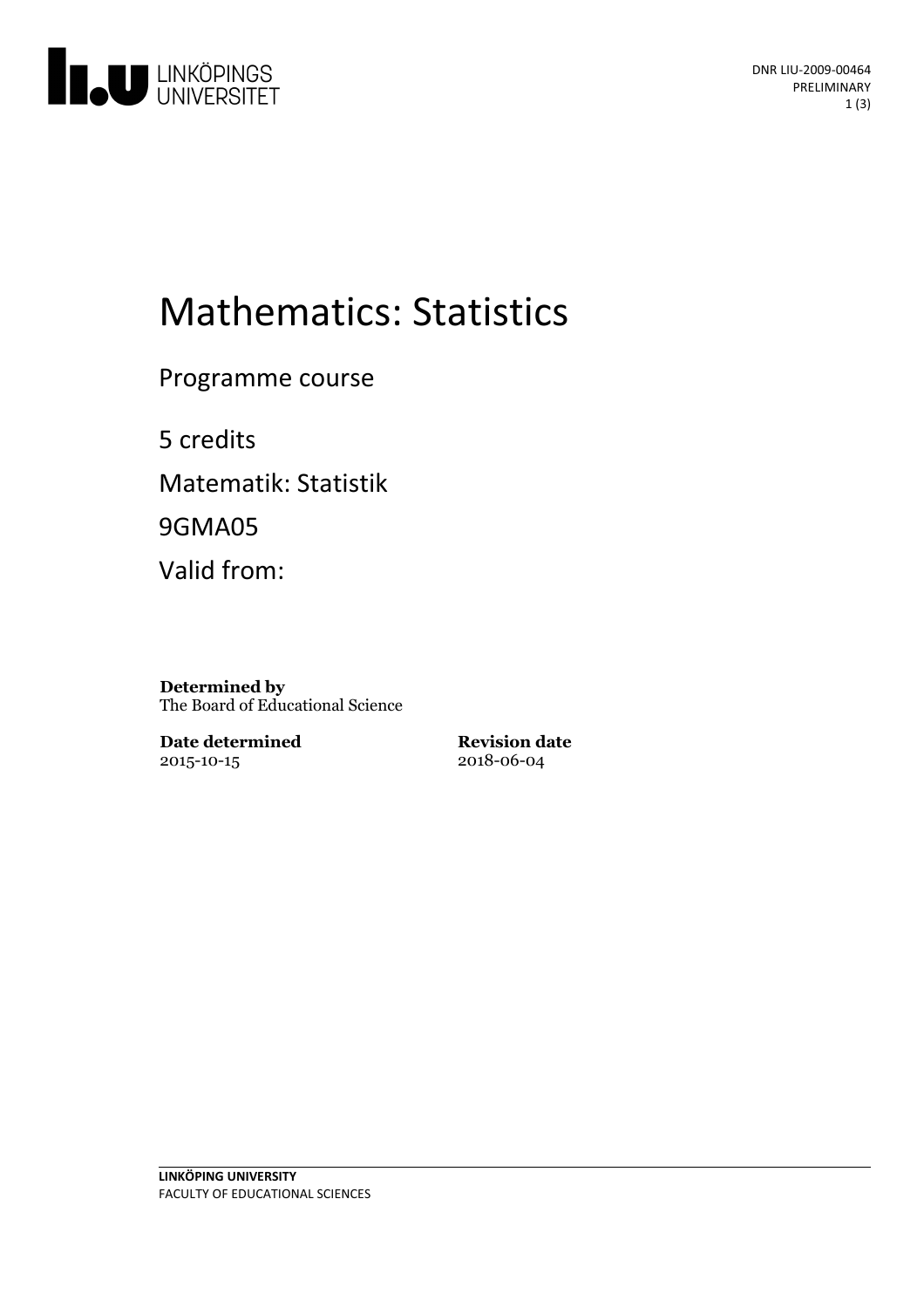Main field of study Mathematics

Course level

First cycle

Advancement level

 $G_1X$ 

-

## Course offered for

- Secondary School Teacher Programme with a specialization in Teaching in Grades 7-9 of the Compulsory School
- Secondary School Teacher Programme with a specialization in Teaching in the Upper-Secondary School

## Entry requirements

#### Examination

Applies to all courses regardless of grading scale.

Students failing an exam covering either the entire course or part of the course two times are entitled to have a new examiner appointed for the reexamination.

If the course has a three-graded grading scale (U - VG), following applies:

Students who have passed an examination may not retake it in order to improve their grades.

If the course is a VfU course, the following applies:

Examination of applied social and didactic abilities is limited to three (3) occasions.

## Grades

Three-grade scale, U, G, VG